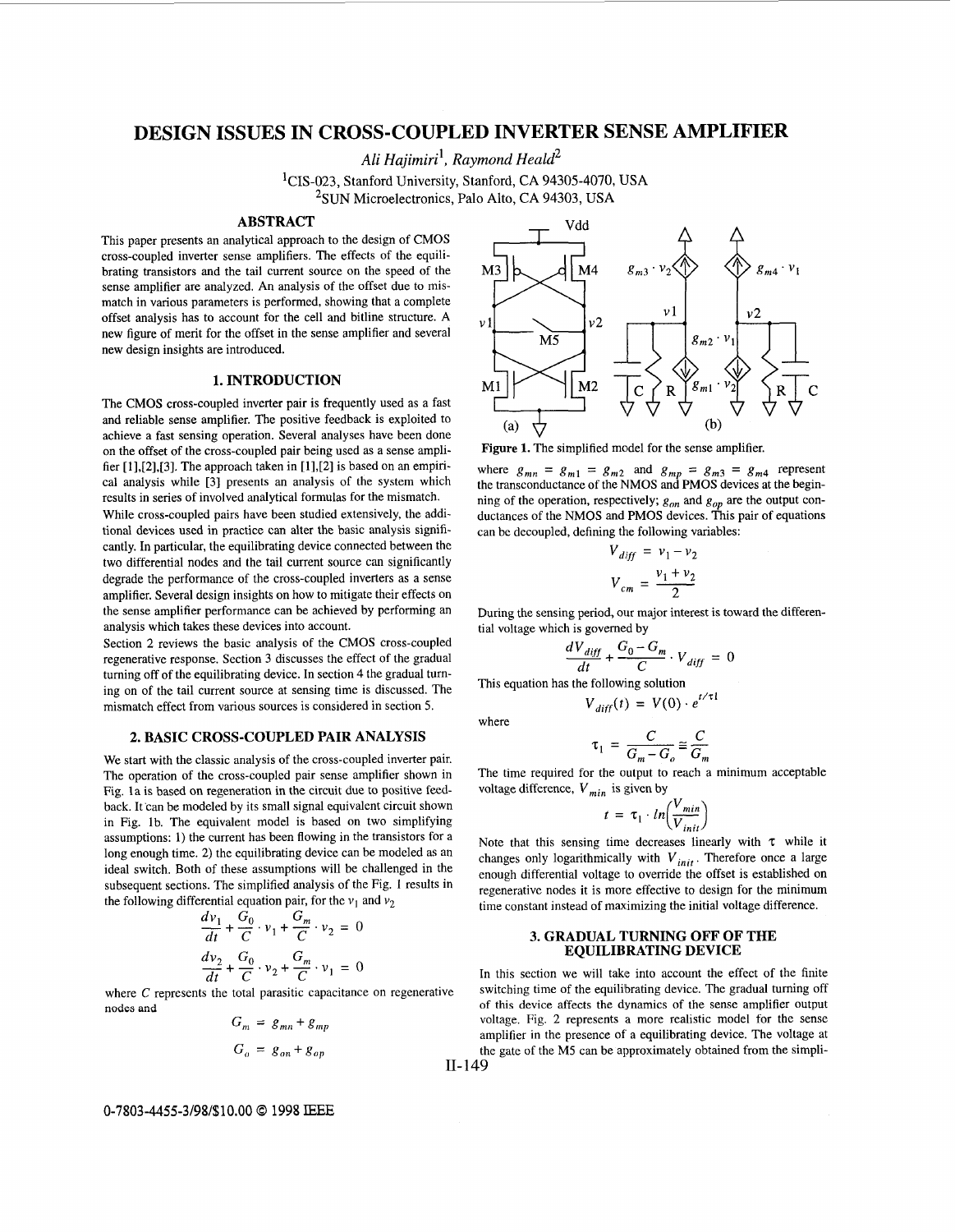

**Figure 2.** Equivalent circuit for the equilibrating device.

fied model shown in Fig. 2b. Note that the total gate capacitance of the M5 is shown as  $C_{in}$ . In Fig. 2 terms  $C_p$  and  $I_{out}$  represent the parasitic capacitances on the control line and equivalent average output current of the driver, respectively. Using the approximate model shown in Fig. 2b the following expression for the gate voltage of M5 is obtained

$$
V_G = V_{dd} - r \cdot t
$$

where  $r = I_{out}/(C_{in} + C_p)$  is the slope of the voltage transition. The above expression can be used to find the conductance of the equilibrating device as a function of time. Since this expression is going to be used during the firing period of the sense amplifier *(i.e.*  M5 tuming off) the common mode voltage of the nodes can be approximated as being  $V_{dd}/2$ . Note that the following analysis is valid irrespective of this particular choice of the initial commonmode voltage. Using these approximations  $G_{on}$  can be written as

$$
G_{on}(t) \cong \mu_n C_{ox} \cdot \frac{W}{L} \cdot \left[ \frac{V_{dd}}{2} - V_T - r \cdot t \right]
$$

This results in the following differential equation for the output differential voltage of the sense amplifier

$$
\frac{dV_{diff}}{dt} + \left[\frac{2G_{on}(t) - G_m}{C}\right] \cdot V_{diff} = 0
$$

The above equation can be solved to give the following solution

$$
V(t) = \begin{bmatrix} V_{init} \cdot e^{t/\tau_1} \cdot e^{t^2/\tau_2^2} & t \le t_{off} \\ V_{init} \cdot e^{t_{off}/\tau_1} \cdot e^{t_{off}^2/\tau_2^2} \cdot e^{t/\tau_3} & t > t_{off} \end{bmatrix}
$$

where

$$
\tau_1 = \frac{C}{G_m - 2G_{on0}}
$$

$$
\tau_2 = \sqrt{\frac{2C}{\mu_n C_{ox} \cdot \frac{W}{L} \cdot r}}
$$

and

$$
\tau_3 = \frac{C}{G_m}
$$

in which  $G_{\alpha n0}$  represents the on conductance of M5, *i.e.* 

$$
G_{on0} = \mu_n C_{ox} \cdot \frac{W}{L} \cdot \left(\frac{V_{dd}}{2} - V_T\right)
$$
  
time M5 turns off, i.e.  $V = V_{on}$ 

and  $t_{off}$  is the time M5 turns off, *i.e.*  $V_G = V_{dd}/2 - V_T$ . As can be seen from the above equation for the  $V(t)$ , making the  $W/L$  ratio of the equilibrating device smaller makes the retention operation faster. This can be seen intuitively too. Since a large device shows a large positive conductance at the regenerative nodes, which makers the term  $G_{\rho}$  larger and as a result makes  $\tau$ larger. So every effort should be made to minimize the size of the equilibrating device as long as it can equalize the residual voltage from last sensing cycle.

## **4. GRADUAL CURRENT SOURCE TURNING ON**

The cross-coupled pair sense amplifier usually incorporates a tail MOS current source which operates to limit the power dissipation and facilitates the equilibrating device operation as shown in [Fig. 3.](#page-2-0) The exact time at which this device is turned on is arbitrary to some extent. It can be turned on at the same time as the equilibrating device is turned off, or it can be tumed on earlier or later. The earlier this device is tumed on the larger the power dissipation and the faster the sensing time. It also affects the offset mismatch in device parameters and the charge injection.

To gain more intuition into the circuit, an analytical approximation for this circuit is attempted on the circuit model of [Fig. 3.](#page-2-0) The same analysis as the simple cross-coupled pair can be applied assuming a time dependent transconductance,  $g_m(t)$ , for the MOS devices. The transconductance depends on the tail current in the following form

$$
g_{m(n, p)} = \sqrt{\mu_{(n, p)} C_{ox} \frac{W_{(n, p)}}{L_{(n, p)}} I_D}
$$

While M6 is in the pinch-off region, the following expression for the total  $G_m = g_{mn} + g_{mp}$  can be obtained  $G_m(t) = \alpha \cdot (V_{dd} - V_{cs} - V_T)$ 

where

$$
\alpha = \frac{C_{ox}}{2} \cdot \sqrt{\mu_n \frac{W_c}{L_c}} \cdot \left( \sqrt{\mu_n \frac{W_n}{L_n}} + \sqrt{\mu_p \frac{W_p}{L_p}} \right)
$$

 $W_c/L_c$ ,  $W_n/L_c$ ,  $W_n/L_n$  stand for the  $W/L$  ratio of the tail current source device, NMOS, and PMOS, respectively, and  $V_{cs}$  is the voltage on the gate of M6.

The differential equation governing the differential voltage across the sensing nodes is

$$
\frac{dV_{diff}}{dt} - \frac{G_m(t)}{C} \cdot V_{diff} = 0
$$

Assuming a slope of *r* for the gate voltage of M6 the following solution for the differential equation is obtained

$$
V_{diff}(t) = \begin{vmatrix} \frac{G_{mf}}{C} \cdot \frac{t^2}{2t_f} & 0 < t < t_f \\ V_{init} \cdot e^{-\frac{G_{mf}}{C} \cdot \frac{t_f}{2}} \cdot e^{\frac{G_m}{C} \cdot t} & t_f < t \end{vmatrix}
$$

11- 150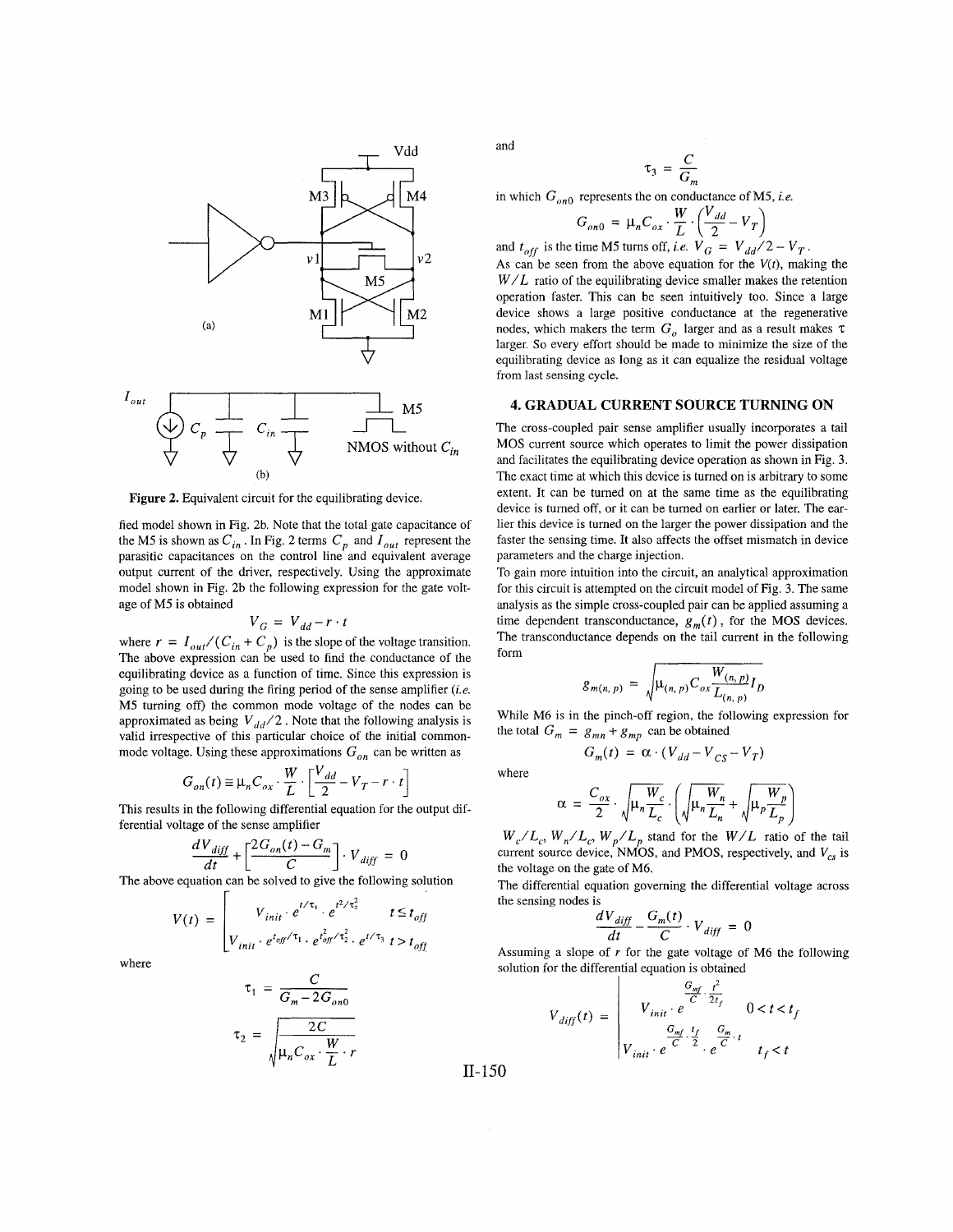<span id="page-2-0"></span>

where  $t_f$  is the fall time of  $V_{cs}$ . From the above equation for  $t = t_f$ <br> $\left(\frac{G_m}{r}, \frac{t_f}{r}\right)$ 

$$
V_{diff}(t_f) = V_{init} \cdot e^{\sqrt{C} \cdot \sqrt{2}}
$$

The argument of the exponential function is half the value it would have if the devices were turned on early. This shows that further speed improvements are possible by tuming on these devices earlier, or faster. The maximum delay penalty is  $t_f/2$ .

It can be seen that there is a trade-off between the speed advantage obtained by turning M6 on earlier and the corresponding increase in the power dissipation. It should also be noted that the early tuming on of the current source device will eliminate the charge injection mismatch due to the switching of the current source device.

#### **5. MISMATCH EFFECTS**

In this section the effect of mismatch on the sensing operation in an SRAM, such as the mismatch in the threshold voltages, *WIL* ratios, mobilities and oxide capacitances for a pair of equal size transistors is considered. A complete static analysis of the mismatch should take into account the bitline architecture and cell, as well as the sense amplifier structure. The structure shown in the Fig. 4a, is the model used for this analysis. It includes the pull-up devices, the cell, the switching circuitry (which is simply modeled as a lossy wire) and the sense amplifier itself. The efficiency of the lossy wire is quantified by  $\alpha$ . The information about the value of the bit of data stored in the cell is embedded in the current difference seen on the bitlines, which is the differential current of the cell

$$
I_{cell} = I_n + I_p
$$

This model can be further simplified to the model shown in Fig. 4b. The  $V_{osn}$  and  $V_{osn}$  represent the threshold mismatch of the NMOS and PMOS devices, respectively.

#### **5.1 Threshold Mismatch**

In this subsection we only consider the effect of threshold mismatch and in the next subsection we extend the results to other forms of static mismatches.

Assuming small values of the offset in the model of Fig. 4b, an offset voltage in threshold voltage can be translated into a current mismatch in the drain with a gain of  $g_m$ . Assuming the worst polarity for the offset voltages, the maximum effective offset voltage at the regenerative nodes is

$$
v_{offset} = (g_{mn}v_{osn} + g_{mp}v_{osp})R_{eff}(t)
$$
II-151

Where  $g_m$  and  $v_{os}$  are the transconductance and threshold mismatch of the corresponding devices, respectively, and  $R_{eff}(t)$  represents the effective resistance seen between the two regenerative nodes. This impedance varies drastically as the equilibrating device is tumed off. The effective resistance seen between the two terminals changes from a positive value to a negative value due to positive feedback. The behavior of the  $R_{eff}(t)$  with time can be quite complex, but as will be seen shortly, the detail of this behavior with time will not affect the final result. From Fig. 4c, it can be seen that  $I_{cell}$  results in a useful voltage which is a representative of the data in the cell being read. This voltage is

$$
\Delta V_{useful}(t) = I_{cell} \cdot R_{eff}(t)
$$

It is the relative size of the useful voltage to the effective offset voltage across the differential nodes that determines the safety margin for sensing rather than the absolute value of the offset voltage. We define the ratio of the useful voltage across the differential nodes to the effective offset voltage as the safety margin. The ratio has the advantage of not changing with scaling to lower voltages, **so** it can be chosen as a figure of merit indicating safety margin of a given design

$$
Margin = \frac{\Delta V_{useful}}{\Delta V_{offset}} = \frac{\alpha I_{cell}}{g_{mn}v_{osn} + g_{mp}v_{osp}}
$$

As can be seen the *Margin* does not depend on the variations of the  $R_{\text{eff}}(t)$  with time to the first order. Therefore this ratio can be used as a time-independent figure of merit to indicate the robustness of the sense amplifier. This ratio can be interpreted as the ratio of the cell current to the equivalent offset current mismatch. *So* the effective offset current is:

$$
I_{offset} = g_{mn}v_{osn} + g_{mp}v_{osp}
$$

Note that  $I_{offset}$  unlike  $V_{offset}$ , does not strongly depend on the size of the equilibrating device.

# **5.2 Transconductance Mismatch**

The transconductance mismatch can be translated to an equivalent threshold mismatch. This mismatch is mainly due to lithographic error in Ws and **Ls** of the MOS devices, the mismatch in channel mobilities and the gate Capacitances. We assume the following behavior in the saturation region for the MOS devices:<br> $I_D = k(V_{gs} - V_T)^{\gamma}$ 

$$
I_D = k(V_{gs} - V_T)
$$

Where  $\gamma$  is a function of effective channel length and varies between **2** and 1. Applying the differential sensitivity method to the above equation we obtain the following for small variations in the variables

$$
\frac{\Delta k}{k} + \gamma \frac{\Delta V_T}{V_T} = \frac{\Delta I}{I}
$$

So the effect of the variations in the transconductance factor,  $\kappa$  on the output current can be transformed to an equivalent mismatch in threshold voltage, as follows

$$
\Delta V^{\dagger}{}_{T} = \frac{\Delta k}{k} \cdot \frac{V_{T}}{\gamma}
$$

The  $\Delta V^{\dagger}{}_{T}$  term is the amount of threshold voltage offset that would have resulted in the same amount of offset caused by transconductance offset. *So* the worst case offset can be obtained